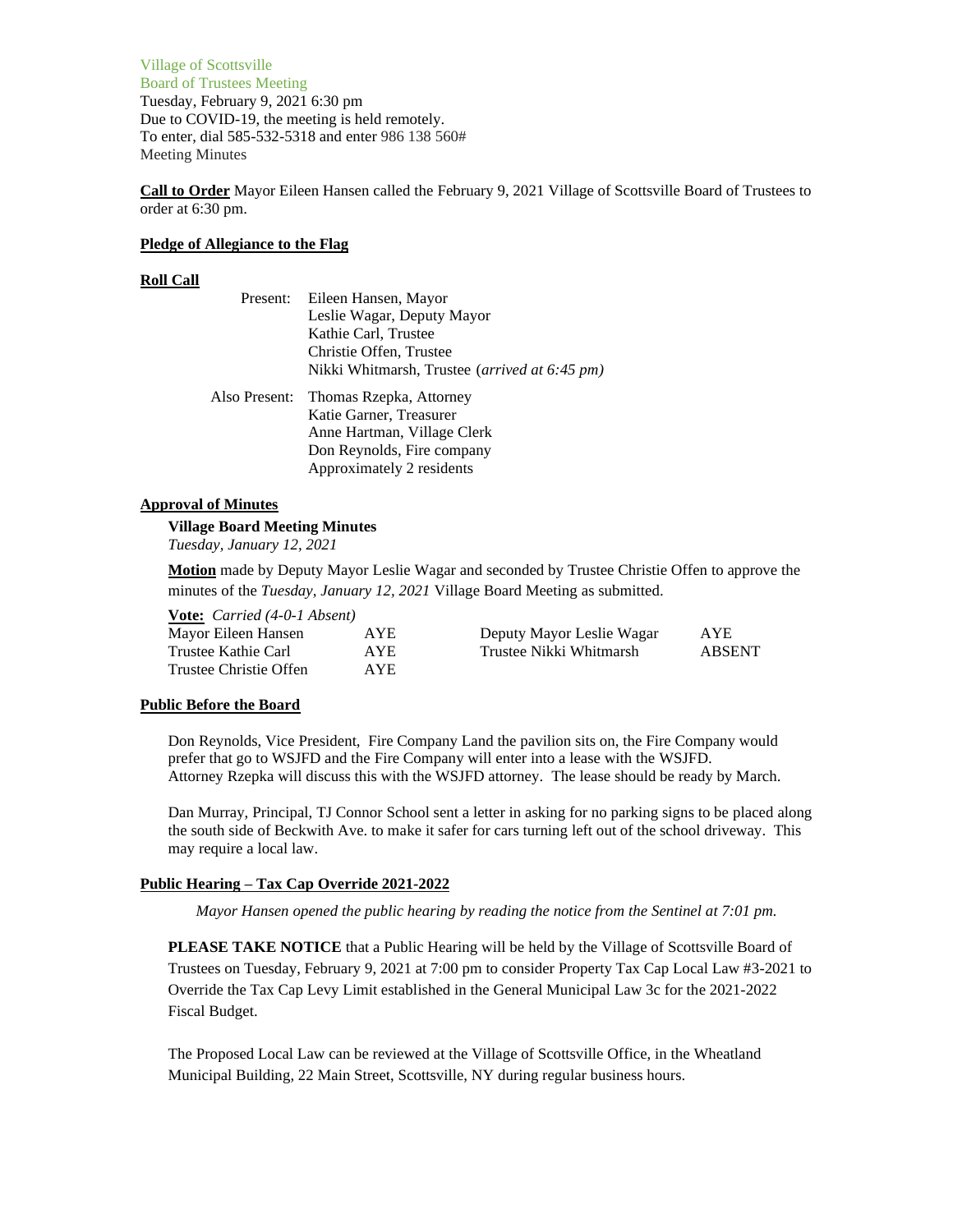The Board of Trustees Meeting starts at 6:30 pm. Due to current health concerns, this meeting will be held remotely. Participants may dial in at 585-532-5318 and enter Phone Conference ID: 986 138 560# and be given an opportunity to speak for or against this proposed legislation.

*Public Comment opened at 7:02 pm.* Public Comment: No public

*Public Comment closed and Board Comment opened at 7:02 pm.* Board Comment:

*Public Hearing closed at 7:05 pm.*

**Motion** made by Deputy Mayor Leslie Wagar and seconded by Trustee Kathie Carl to Property Tax Cap Local Law #3-2021 to Override the Tax Cap Levy Limit established in the General Municipal Law 3c for the 2021-2022 Fiscal Budget. **Vote:** *Carried (5-0)*

| $\overline{V}$ varried (9-0) |            |                           |            |
|------------------------------|------------|---------------------------|------------|
| Mayor Eileen Hansen          | <b>AYE</b> | Deputy Mayor Leslie Wagar | <b>AYE</b> |
| Trustee Kathie Carl          | AYE.       | Trustee Nikki Whitmarsh   | AYE        |
| Trustee Christie Offen       | AYE.       |                           |            |

## **Public Hearing – General Equipment Reserve Chainsaw**

*Mayor Hansen opened the public hearing by reading the notice from the Sentinel at 7:16 pm.*

**PLEASE TAKE NOTICE** that a Public Hearing will be held by the Village of Scottsville Board of Trustees on Tuesday, February 9, 2021 at 7:15 pm to consider release of monies already on deposit in the General Equipment Reserve for the purchase of a chainsaw in an amount not to exceed \$1,400.00.

The Board of Trustees Meeting starts at 6:30 pm. Due to current health concerns, this meeting will be held remotely. Participants may dial in at 585-532-5318 and enter Phone Conference ID: 986 138 560# and be given an opportunity to speak for or against this proposed legislation.

*Public Comment opened at 7:17 pm.* Public Comment: Can the money from the increased tax cap be used to purchase the chainsaw? Mayor Hansen responded the money for the chainsaw is coming from this year's budget.

*Public Comment closed and Board Comment opened at 7:18 pm.* Board Comment: No Board comment

*Public Hearing closed at 7:19 pm.*

**Motion** made by Deputy Mayor Leslie Wagar and seconded by Trustee Nikki Whitmarsh to release of monies already on deposit in the General Equipment Reserve for the purchase of a chainsaw in an amount not to exceed \$1,400.00.

| <b><u>Vote:</u></b> <i>Carried</i> $(5-0)$ |            |                           |            |
|--------------------------------------------|------------|---------------------------|------------|
| Mayor Eileen Hansen                        | AYE.       | Deputy Mayor Leslie Wagar | <b>AYE</b> |
| Trustee Kathie Carl                        | <b>AYE</b> | Trustee Nikki Whitmarsh   | AYE.       |
| Trustee Christie Offen                     | <b>AYE</b> |                           |            |

**Reports - Attorney Thomas Rzepka**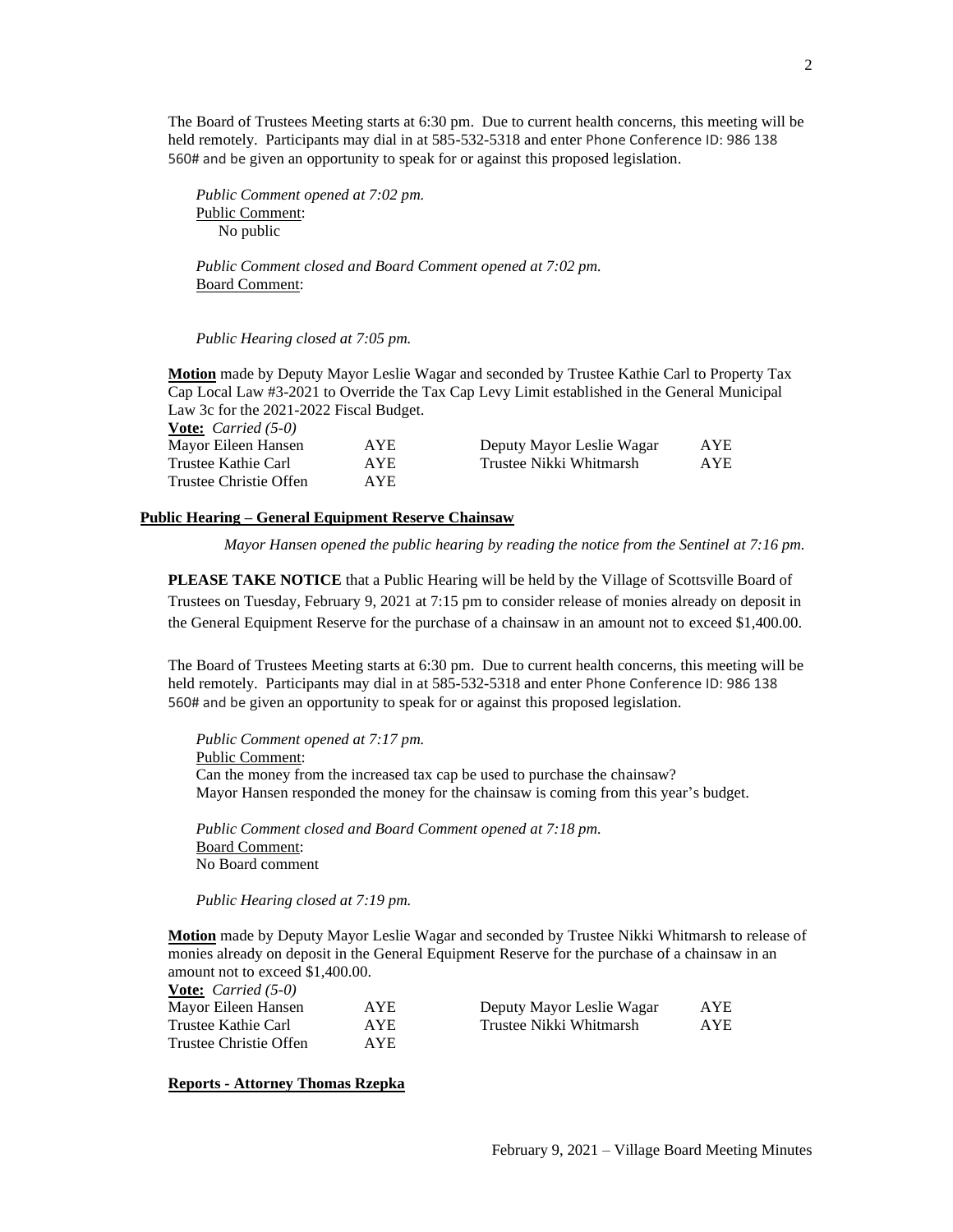## **Department Reports**

### **Building Inspector/Code Enforcement Officer – Doug Barber**

New permits issued,

15 Diana Drive – Solar Permit 862 North Rd – Inground Pool Permit

#### Closed Permits,

11 Rochester Street has been given its Final Certificate of Occupancy, permit has been open since 2016 for a full gut and remodel. It is now complete, and owners are moving in.

Compiling a list of open permits over 1 year old, and reminders sent out that the permit has expired, and renewals are needed.

Fire Marshal:

Resident on North Rd with a furnace issue last month has been resolved. Occupants are back in the home with a repaired furnace.

#### Code Enforcement:

Working with a few different neighbor complaints within the Village regarding storage issues.

# **DPW – Ken Bohn & Todd Schwasman**

### **Updates**

# *Purchase of a 1 - Ton Dump*

**Motion** made by Deputy Mayor Leslie Wagar and seconded by Trustee Christie Offen to purchase1Ton dump truck for the DPW on state bid from VanBortel in amount of \$69,557.70.

| <b>Vote:</b> <i>Carried</i> $(5-0)$ |            |                           |      |
|-------------------------------------|------------|---------------------------|------|
| Mayor Eileen Hansen                 | <b>AYE</b> | Deputy Mayor Leslie Wagar | AYE. |
| Trustee Kathie Carl                 | AYE        | Trustee Nikki Whitmarsh   | AYE. |
| Trustee Christie Offen              | AYE.       |                           |      |

# **Treasurer – Katie Garner**

# **Contents**

- **1.** Treasurers Report
- **2.** AP Checking Rec
- **3.** Bank-Book Activity
- **4.** MM Reserve Accounts
- **5.** AP Check Listing Prepaids
- **6.** AP Check Listing Payables
- **7.** Revenue Report
- **8.** Expense Report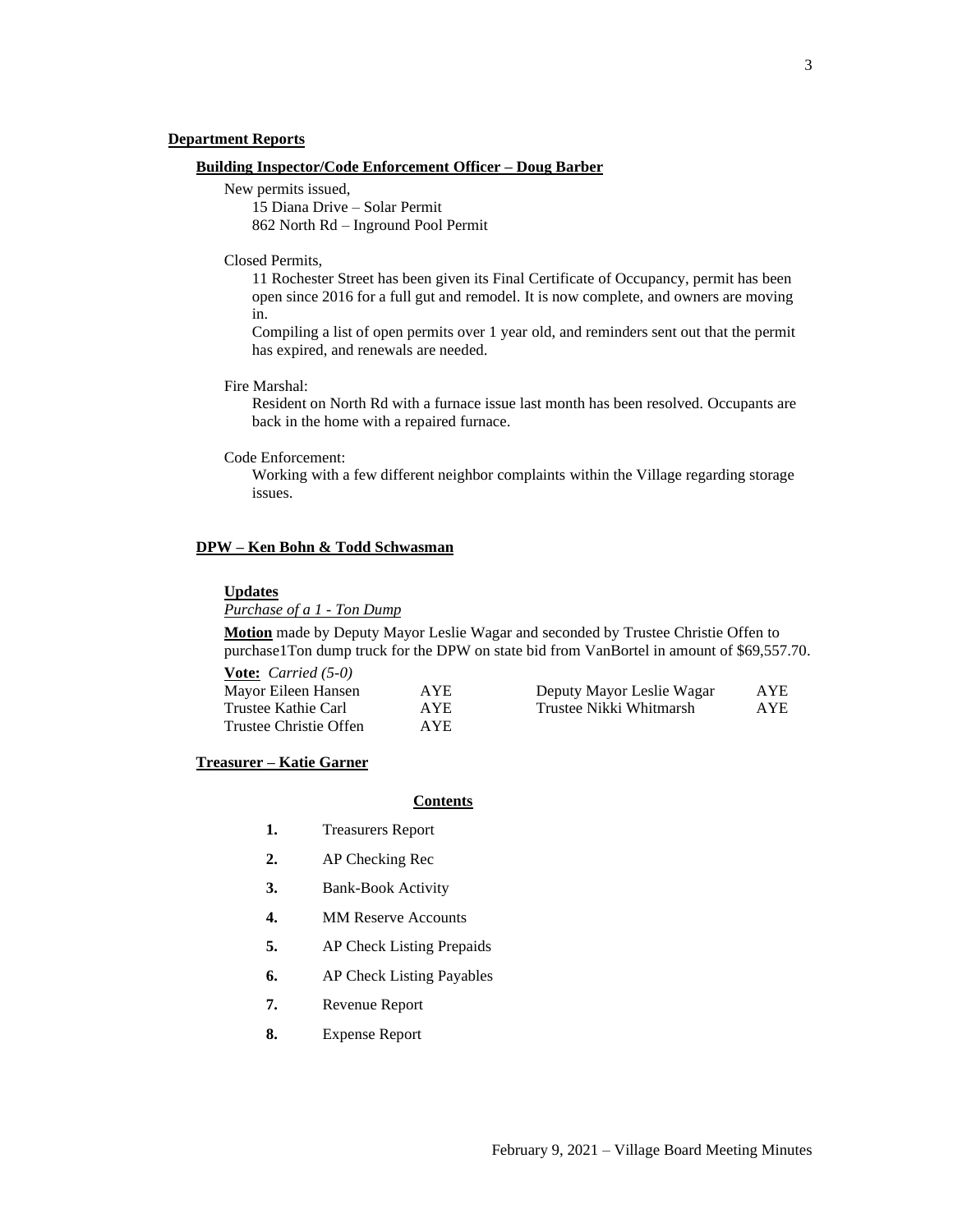# *Pay Bills:*

**Motion** made by Deputy Mayor Leslie Wagar and seconded by Trustee Nikki Whitmarsh to approve payables on the AP Check Register Report through February 9, 2021 and prepaid bills with General Payables totaling *\$39,057.71*.

**Vote:** *Carried (5-0)*

| Mayor Eileen Hansen    | <b>AYE</b> | Deputy Mayor Leslie Wagar | AYE |
|------------------------|------------|---------------------------|-----|
| Trustee Kathie Carl    | AYE.       | Trustee Nikki Whitmarsh   | AYE |
| Trustee Christie Offen | <b>AYE</b> |                           |     |

*Treasurers Report:*

### **Updates**

Accounting services Billed Town of Wheatland for annual joint sewer district bill Received reimbursement for Forestry Board grant tablet expense only - \$503.97 \$3,300.00 was submitted to Michelle Higgins for reimbursement but she forgot to submit that expense with the tablet. Anne emailed her and questioned this. Mailed out 1099s in January 2021-2022 Budget Preparations

## **Revenues:**

|         | Rent - Other |        |
|---------|--------------|--------|
| SF.2410 | Governments  | 949.00 |

# **Expenses:**

|           | <b>Overspent Lines</b>       |            | Why?                               |
|-----------|------------------------------|------------|------------------------------------|
| A.1410.19 | Records Inventory            | (520.00)   | <b>Records Management Software</b> |
| A.1910.4  | Unallocated Insurance        | (110.73)   | Underbudgeted                      |
| A.8140.1  | <b>Storm Sewers Salaries</b> | (2,728.68) | <b>Catch Basins Grant?</b>         |
|           | <b>Storm Sewers</b>          |            |                                    |
| A.8140.4  | Contractual                  | (1,024.46) | Catch Basins Grant?                |
| A.8560.41 | <b>Shade Trees Removal</b>   | (1,278.56) | Underbudgeted                      |
| A.8730.4  | <b>Forestry Contractual</b>  | (3,303.97) | <b>EFC</b> Grant                   |
|           |                              |            |                                    |

# **Suggested Budget Transfers:**

| Account   |                              |          |          |                         |
|-----------|------------------------------|----------|----------|-------------------------|
| Code      | Descriptions                 | To       | From     | Why?                    |
|           | Records Management           |          |          | Should have been        |
| A.1410.49 | <b>Supplies</b>              | 1,820.00 |          | budgeted in Contractual |
|           | Records Inventory            |          |          |                         |
| A.1410.19 | <b>Clerk</b>                 |          | 1,300.00 | Underbudgeted           |
|           | Village Clerk                |          |          |                         |
| A.1410.4  | Contractual                  |          | 520.00   |                         |
| A.1910.4  | <b>Unallocated Insurance</b> | 110.73   |          | Underbudgeted           |
|           | Engineer                     |          |          |                         |
| A.1440.4  | Contractual                  |          | 110.73   |                         |
|           | <b>Shade Trees Removal</b>   |          |          |                         |
| A.8560.41 | Project                      | 1,278.56 |          |                         |
| A.5410.4  | Sidewalks Contractual        |          | 1,278.56 |                         |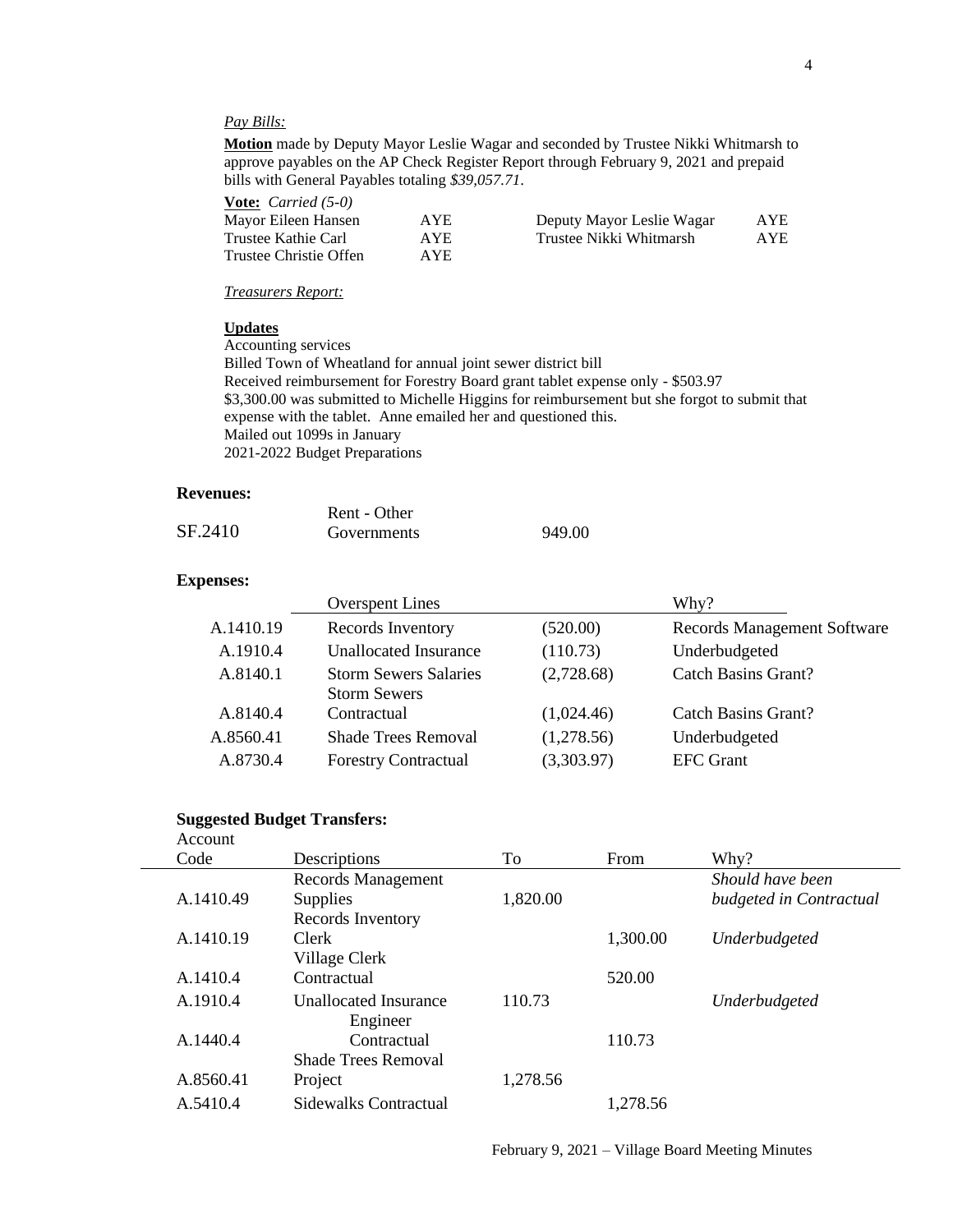| 3,209.29 | 3,209.29 |
|----------|----------|

**Motion** made by Deputy Mayor Leslie Wagar and seconded by Trustee Christie Offen to approve the above listed Budget Transfers in the amount of \$3,209.29.

| <b>AYE</b> |
|------------|
| AYE.       |
|            |
|            |

| <b>Suggested Budget Amendments:</b> |          | Revenue | Expense |
|-------------------------------------|----------|---------|---------|
| Federal Aid, Other Health           | A.4489   | 671.59  |         |
| Village Clerk Contractual           | A.1410.4 |         | 27.26   |
| <b>Municipal Building</b>           | A.1620.4 |         | 481.97  |
| Village Garage                      | A.1640.4 |         | 112.69  |
| <b>Street Maint Contractual</b>     | A.5110.4 |         | 49.67   |
|                                     |          |         |         |
|                                     |          | 671.59  | 671.59  |

*To adjust budget for Coronavirus Relief AID*

|                                   |          | Revenue | Expense |
|-----------------------------------|----------|---------|---------|
| Other Government AID              | A.3089   | 503.97  |         |
| <b>Forestry Board Contractual</b> | A.8730.4 |         | 503.97  |
|                                   |          |         |         |
|                                   |          | 503.97  | 503.97  |

# *To adjust budget for Forestry Board Grant*

**Motion** made by Deputy Mayor Leslie Wagar and seconded by Trustee Nikki Whitmarsh to approve the Budget Amendment as listed on Treasurers Report for Coronavirus Relief AID for an amount not to exceed \$671.59.

| <b>Vote:</b> <i>Carried</i> $(5-0)$ |      |                           |               |
|-------------------------------------|------|---------------------------|---------------|
| Mayor Eileen Hansen                 | AYE  | Deputy Mayor Leslie Wagar | <b>AYE</b>    |
| Trustee Kathie Carl                 | AYE. | Trustee Nikki Whitmarsh   | <b>ABSENT</b> |
| Trustee Christie Offen              | AYE. |                           |               |

**Motion** made by Trustee Nikki Whitmarsh and seconded by Trustee Christie Offen to approve the Budget Amendment as listed on Treasurers Report for Forestry Board Grant for an amount not to exceed \$503.97.

| <b>Vote:</b> <i>Carried</i> (5-0) |      |                           |               |
|-----------------------------------|------|---------------------------|---------------|
| Mayor Eileen Hansen               | AYE. | Deputy Mayor Leslie Wagar | AYE.          |
| Trustee Kathie Carl               | AYE. | Trustee Nikki Whitmarsh   | <b>ABSENT</b> |
| Trustee Christie Offen            | AYE. |                           |               |

### **Clerk – Anne Hartman**

Volleyball – Thursday nights, cleaning fees or locked bathrooms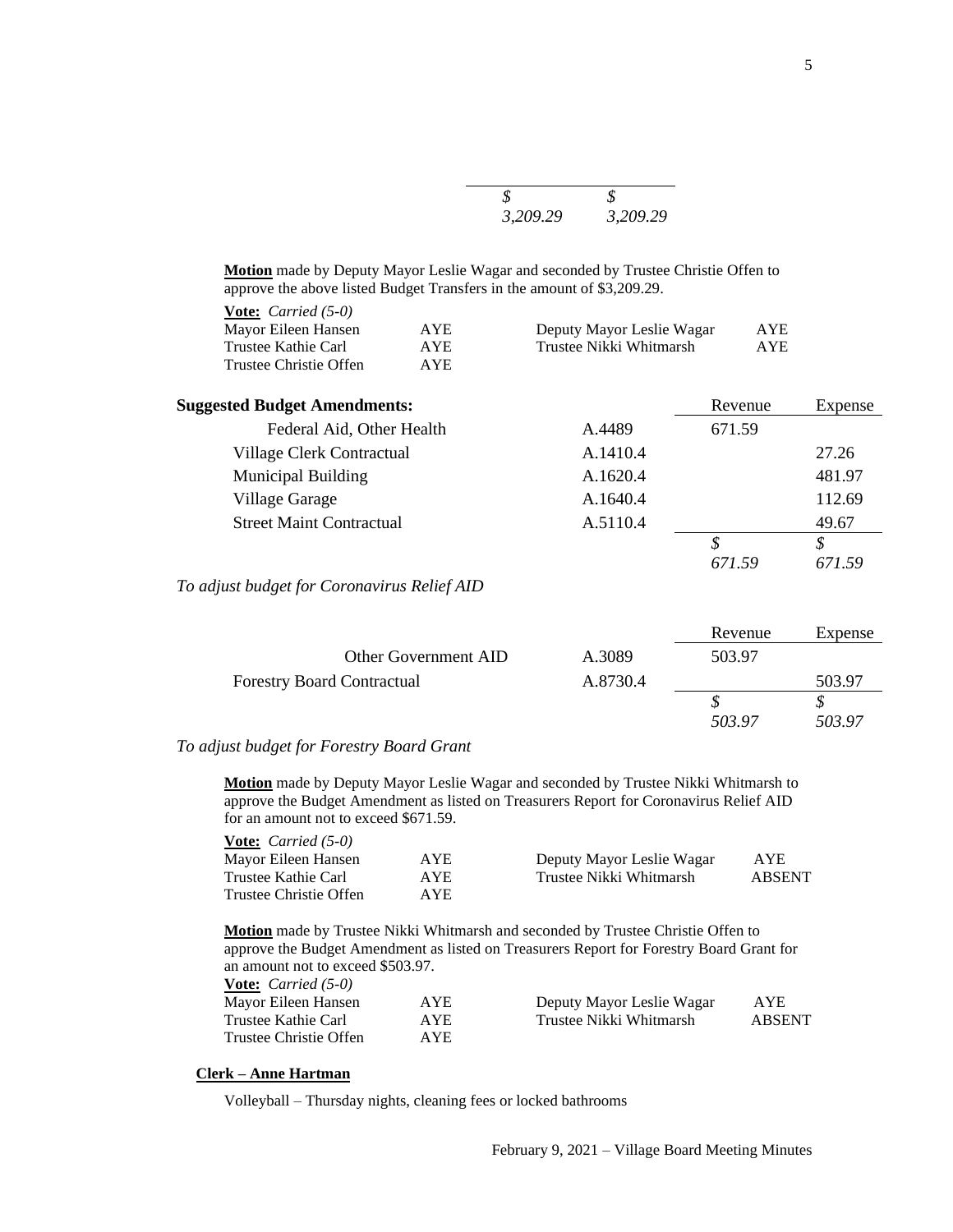Local Laws filed with the state Staples NYS contract

### **Trustee Reports:**

Deputy Mayor Leslie Wagar – Communications Meeting with Kevin Patrick from Genesee Valley PennySaver soon.

Trustee Christie Offen – DPW and Forestry Board No report

Trustee Nikki Whitmarsh – Planning Board/Zoning Board of Appeals No report

Trustee Kathie Carl - Finance No report

### **Mayor's Reports - Eileen Hansen**

Reviewed street light lighting costs before and after LED conversion, seeing a savings Asking the Board for budget items

- Trustee Carl Look into having the seasoned DPW workers document procedures of the repairs they do to keep that knowledge for future laborers
- Prioritize the sewers to maintain
- Mayor Hansen replied that sewer maintenance will be completed this summer
- Trustee Offen look into getting a grant writer
- Shana Fraser repairs to Diana, Heather and Briarwood streets
- Mayor Hansen replied that the DPW had plans for this summer
- Electronic board for noticing meetings and events
- Emergency Operational Plan almost ready to go out to the Trustees

# **Old Business**

### *Policy Review*

Online Banking – No comments Petty Cash – No comments IT – Equipment log

### **New Business**

Trustee Offen asked Attorney Rzepka to look into naming the small triangle of land down toward the traffic light on Rochester St. and designating it as a park.

# **Executive session**

**Motion** made by Deputy Mayor Leslie Wagar and seconded by Trustee Kathie Carl to enter into executive session at 7:49 pm to discuss a legal matter.

|  | <b><u>Vote:</u></b> <i>Carried</i> $(5-0)$ |
|--|--------------------------------------------|
|--|--------------------------------------------|

| Mayor Eileen Hansen    | <b>AYE</b> | Deputy Mayor Leslie Wagar | AYE        |
|------------------------|------------|---------------------------|------------|
| Trustee Kathie Carl    | AYE.       | Trustee Nikki Whitmarsh   | <b>AYE</b> |
| Trustee Christie Offen | AYE.       |                           |            |

**Motion** made by Deputy Mayor Leslie Wagar and seconded by Trustee Nikki Whitmarsh to adjourn executive session and return to regular session at 8:15pm. **Vote:** *Carried (5-0)*